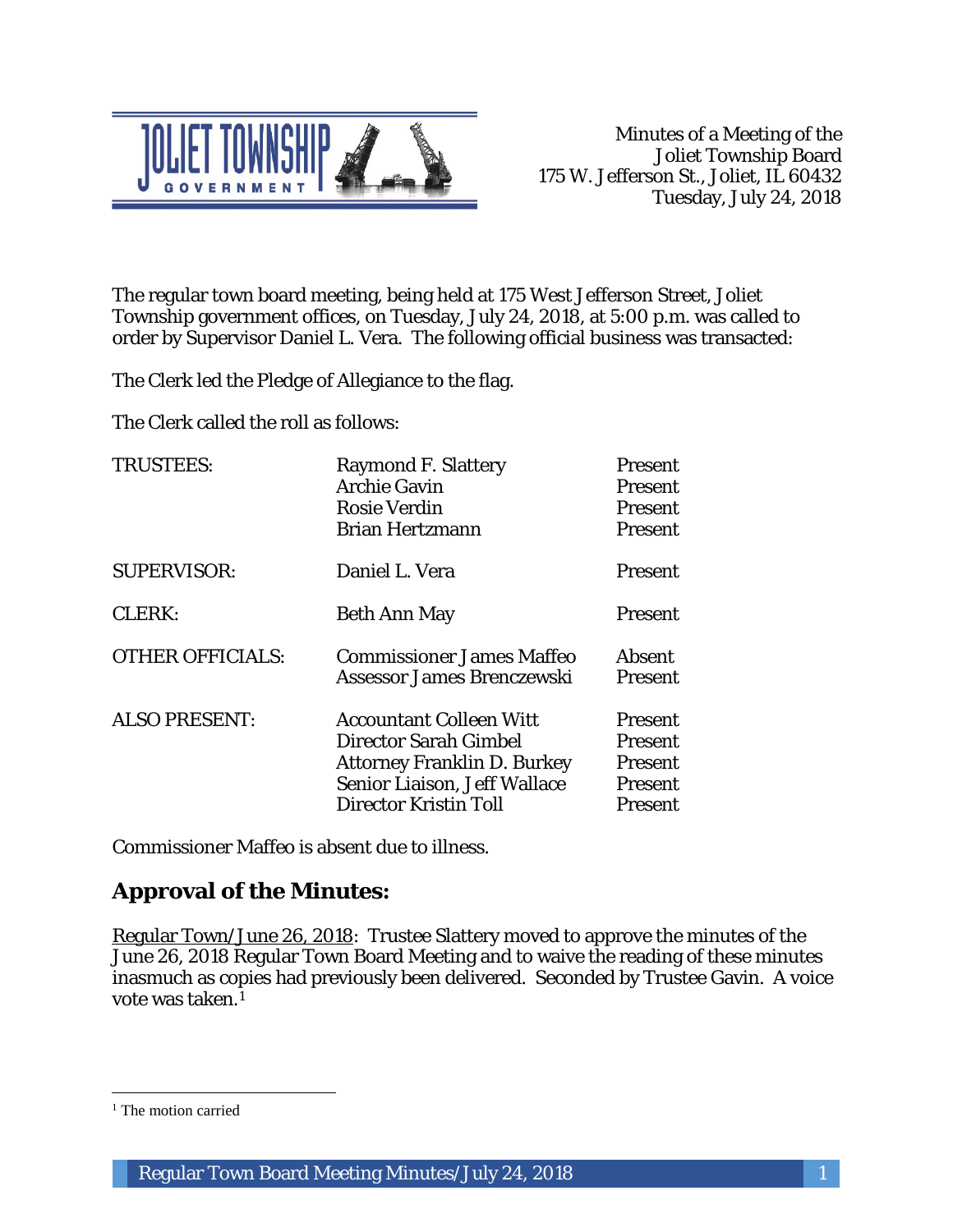### **Public Comment:**

Supervisor Vera took this opportunity to introduce Kristin Toll, the newly hired Director of General Assistance. Director Toll started on Monday, July 9, 2018. She thanked the members for the opportunity and indicated she is learning a lot about the General Assistance Program. She has been working with the Caseworkers and so far is enjoying the position. She will be attending meetings in the future to provide updates and reporting on the statistics for the program.

### **New Business:**

#### Approve/New Hire Animal Control Part-time Assistant

Director Gimbel is recommending Samantha Zavala for the permanent part-time assistant position. She came to the Center as a volunteer and applied for the position when it posted. She is a student at Joliet Junior College and will be going into veterinary science. Her proposed salary is \$13.00 per hour for 25 hours/week, with a start date of July 30, 2018. There are 2 part-time positions and this will fill one of the open positions. Trustee Slattery moved to hire Samantha Zavala for the permanent part-time Assistant position at \$13.00/hour for a 25/hour week, starting on July 30, 2018. Seconded by Trustee Gavin. A roll call vote was taken. Ayes  $(5)$ , Nays  $(0)^2$ 

Adopt/Honorary Resolution, John Konopek, St. Joseph's Parish Senior Club Supervisor Vera called on Clerk May to read the resolution into the record. The Supervisor indicated the resolution will be presented at the Summer Picnic for the Club. He added, John and his late wife Rosemary, have been the organizers for the club for many years and this is our opportunity to recognize them and thank them for their efforts. Trustee Verdin move to adopt the honorary resolution for John Konopek. Seconded by Trustee Slattery. A roll call vote was taken. Ayes (5), Nays (0)3

## **Unfinished Business:**

None

#### **Reports:**

Supervisor: Supervisor Vera reported on his meetings with Director Toll. He and Accountant Witt will be meeting with the outside auditor this week.

Clerk: Clerk May reported the next set of contracts for 2018-2020 with TriCore Environmental have been executed and issued to them. She responded to an IDOT request regarding the Farrell Road Bridge Project, informing them of the jurisdictional change and there is no request for reimbursement for land acquisition. The Prevailing Wage ordinances were filed with the IDOL on July 2. The rate sheets submitted with our documents have also been provided to the Board. She and Supervisor Vera completed the annual FOIA and OMA training through the Office of the Attorney General. Three additional bids were received on July 6; they were published on July 11 and will be opened on July 26. She reviewed the preliminary bid documents for the

I <sup>2</sup> Roll Call Ayes (5) Trustees Slattery, Gavin, Verdin, Hertzmann and Supervisor Vera

<sup>3</sup> Roll Call Ayes (5) Trustees Slattery, Gavin, Verdin, Hertzmann and Supervisor Vera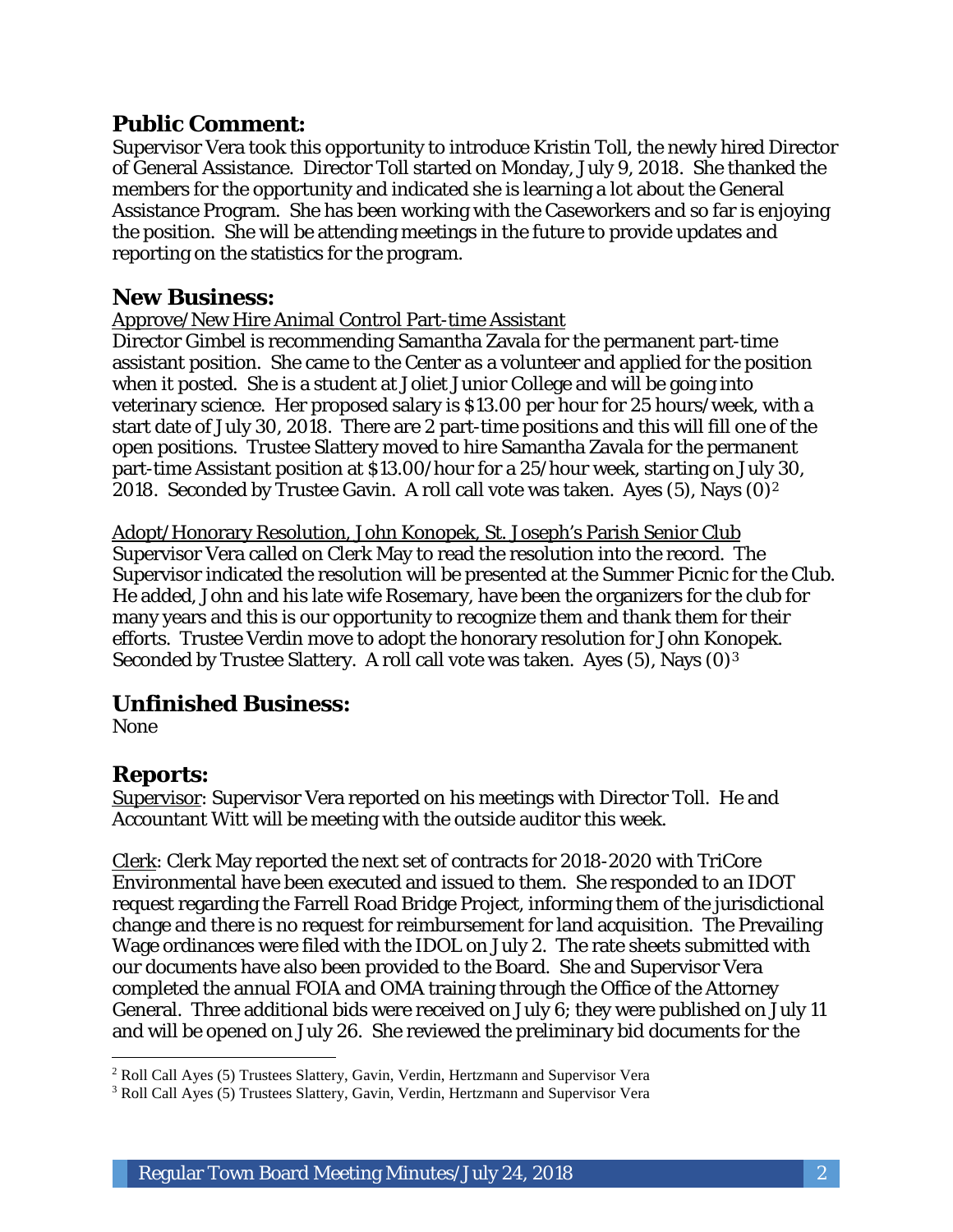Animal Control Center parking lot. She recommended some changes. This bids will be issued once the City has provided the approval on the project. She requested the official response to the current ICC case. She indicated Attorney Wisniewski and Burkey submitted this to the ICC last month but a copy of the response has not been provided to her for the file.

Highway Commissioner: Commissioner Maffeo was absent, Supervisor Vera provided his report. There are 3 bid openings scheduled for Thursday, July 26 at 1:30 p.m. There is an issue with one of the bids previously awarded to D Construction. The change will result in an approximate \$6,000 difference. Attorney Burkey commented there is no need to go to bid again provided the contractor completes the additional work at the same price as reflected in the contract. He recommend a change order be issued. The Zero turn mower broke and had to be replaced. It was traded in on a new one, which is larger than the one that broke but better fits their needs. This was an unplanned purchase.

Assessor: Assessor Brenczewski reported they are working on the transition to the new software. Several specific details are being worked out for the design of the pages and now it will be a matter of matching up the information from one software to another insuring that no information is lost. His staff continues to measure properties. The 2018 Assessments will be published in the Herald News on Friday, August 3, 2018.

Attorney: Attorney Burkey reported on the meetings with the ICC. He believes the railroad and the ICC are happy with the new signage. The height sign on the bridge has been removed, as it did not correctly reflect the height. Now that the new signs are up everyone hopes that trucks will stop backing up and therefore avoid hitting the railway crossing equipment.

Accountant: Accountant Witt reported she completed the fund financial statements, including the cash and investments reports ending June 30, 2018 and copies were distributed. She completed the June bank reconciliations and they are on the table for review. She completed and filed the quarterly payroll and the wage report for IMRF. She complied information for the completion of the PetCo grant for Animal Control and provided this information to Director Gimbel. She has worked with the Auditor on the Annual Financial Report and there is a scheduled meeting with her, Supervisor Vera and the Auditor this Thursday, July 26, 2018. Other than that, just the day to day operations of her office.

Animal Control Center: Director Gimbel distributed the June, 2018 statistical report adding there isn't anything unusual to report. The hole in parking lot was fixed and appears to be holding up fine. The remodeled laundry room is coming along but the plumber still needs to complete some work so that the new washer and dryer can be scheduled for delivery and installation. She participated in 2 hearings with the City of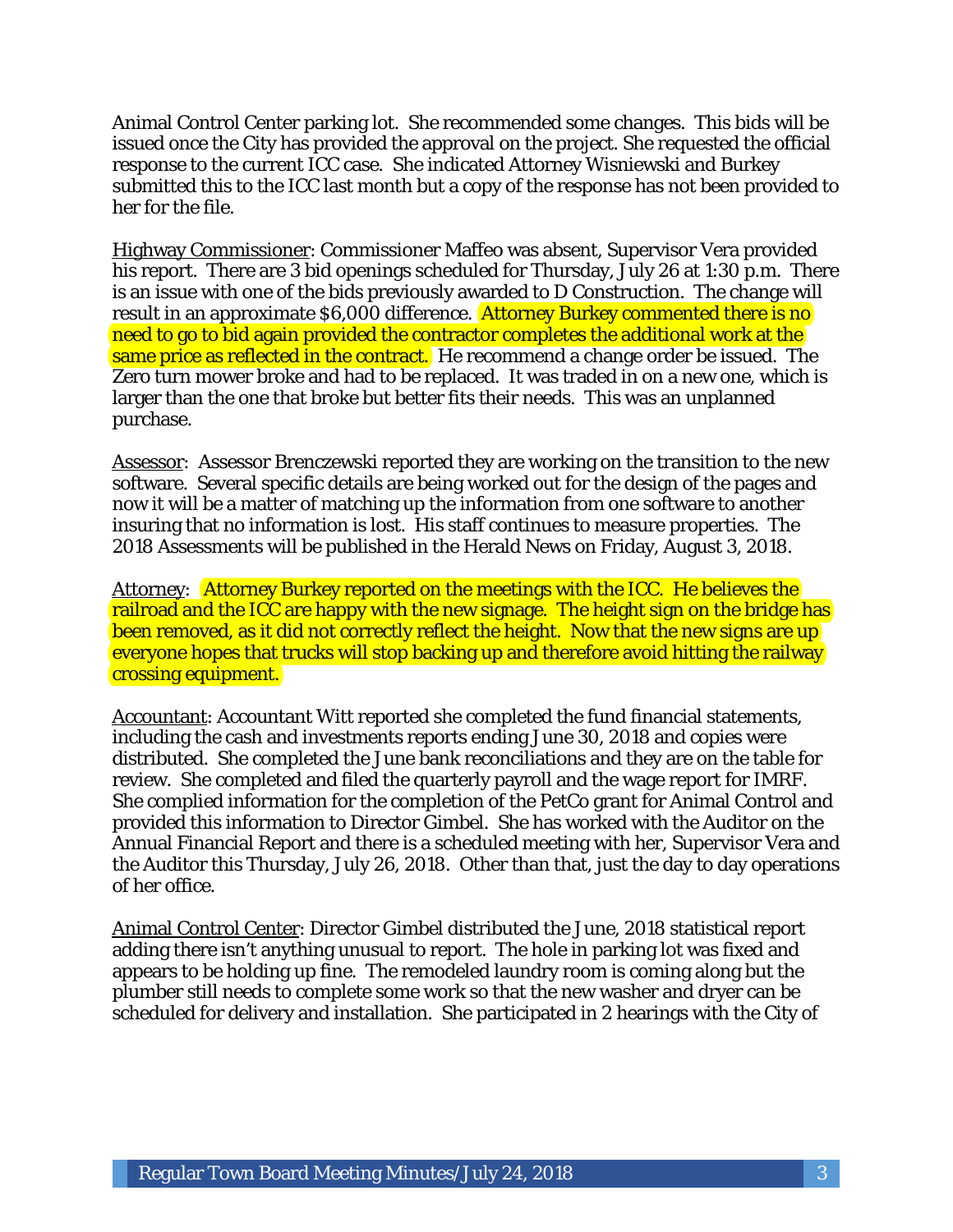Joliet. There is a meeting scheduled tomorrow for a case where 3 dogs attacked children. The dogs are with us but the owner wants the dogs back. She will be closing out the PetCo grant (October 2017) with the information provided by Accountant Witt.

Senior Report: Senior Liaison Jeff Wallace reviewed the meetings he has attended and the upcoming meetings/events in August. He noted John Konopek is now living at Our Lady of Angels and he continues to try to connect with the Adlai Stevenson Club without much success.

**Receipts:** Trustee Slattery moved to deposit all funds into their proper accounts as presented for the period ending July 24, 2018. Seconded by Trustee Gavin. A voice vote was taken.4

**Expenditures:** The Supervisor presented the following invoices for Town Board approval for the period ending July 24, 2018:

| <b>EXPENDITURES</b> |
|---------------------|
| \$1,316,741.44      |
| \$24,996.31         |
| \$317,147.07        |
| \$63,203.09         |
|                     |

No bills were presented for consideration of the Senior Fund.

Certifications for all funds were passed unanimously.

I

<sup>4</sup> The motion carried

<sup>5</sup> Roll Call Ayes (5) Trustees Slattery, Gavin, Verdin, Hertzmann and Supervisor Vera

<sup>6</sup> Roll Call Ayes (5) Trustees Slattery, Gavin, Verdin, Hertzmann and Supervisor Vera

<sup>7</sup> Roll Call Ayes (5) Trustees Slattery, Gavin, Verdin, Hertzmann and Supervisor Vera

<sup>8</sup> Roll Call Ayes (5) Trustees Slattery, Gavin, Verdin, Hertzmann and Supervisor Vera